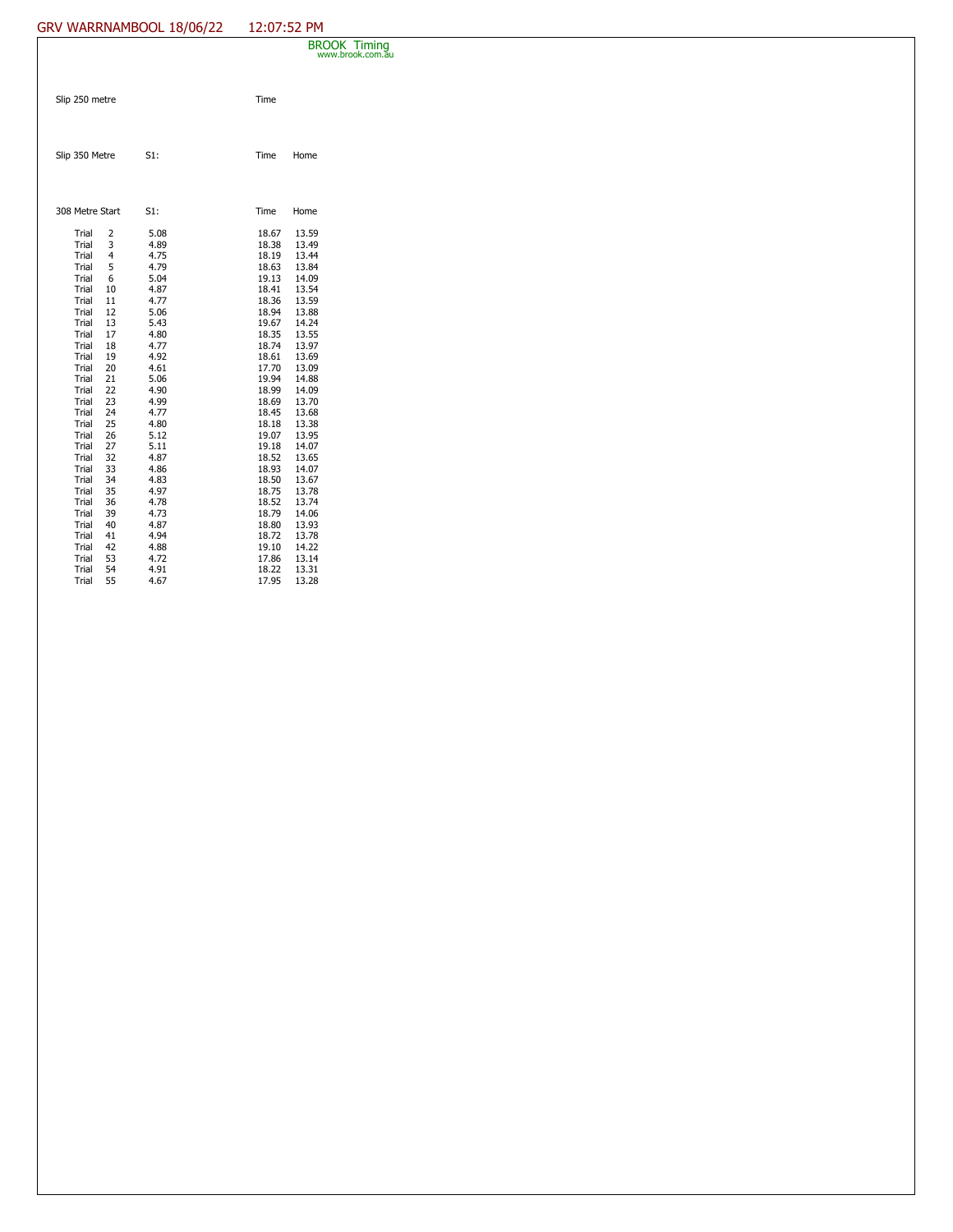## BROOK Timing www.brook.com.au

Page 2 18/06/22

| 390 Metre Start                                                                                                                                                                                                                                                                                                                                                                                 | S1:                                                                                                                                                                                                          | S2:   | Time                                                                                                                                                                                                                                                                                                                                                                                                                                                                             |
|-------------------------------------------------------------------------------------------------------------------------------------------------------------------------------------------------------------------------------------------------------------------------------------------------------------------------------------------------------------------------------------------------|--------------------------------------------------------------------------------------------------------------------------------------------------------------------------------------------------------------|-------|----------------------------------------------------------------------------------------------------------------------------------------------------------------------------------------------------------------------------------------------------------------------------------------------------------------------------------------------------------------------------------------------------------------------------------------------------------------------------------|
| Trial<br>7<br>Trial<br>8<br>Trial<br>9<br>Trial<br>14<br>Trial<br>15<br>Trial<br>28<br>29<br>Trial<br>Trial<br>30<br>31<br>Trial<br>37<br>Trial<br>38<br>Trial<br>Trial<br>43<br>Trial<br>44<br>45<br>Trial<br>46<br>Trial<br>Trial<br>47<br>Trial<br>48<br>Trial<br>49<br>50<br>Trial<br>51<br>Trial<br>52<br>Trial<br>56<br>Trial<br>Trial<br>57<br>Trial<br>58<br>Trial<br>59<br>Trial<br>60 | 8.84<br>8.83<br>9.11<br>9.48<br>8.99<br>8.88<br>8.68<br>8.88<br>8.87<br>8.78<br>9.17<br>8.86<br>8.83<br>8.99<br>9.27<br>8.99<br>9.12<br>8.71<br>8.85<br>8.91<br>8.66<br>8.92<br>9.02<br>9.06<br>8.77<br>8.89 |       | 22.81<br>13.97<br>22.56<br>13.73<br>23.09<br>13.98<br>23.18<br>13.70<br>22.84<br>13.85<br>22.54<br>13.66<br>22.26<br>13.58<br>22.66<br>13.78<br>22.64<br>13.77<br>22.77<br>13.99<br>23.19<br>14.02<br>14.23<br>23.09<br>22.81<br>13.98<br>14.59<br>23.58<br>23.67<br>14.40<br>23.03<br>14.04<br>23.90<br>14.78<br>22.06<br>13.35<br>22.37<br>13.52<br>13.36<br>22.27<br>22.21<br>13.55<br>22.67<br>13.75<br>22.92<br>13.90<br>23.48<br>14.42<br>22.71<br>13.94<br>22.56<br>13.67 |
| 450 Metre Start                                                                                                                                                                                                                                                                                                                                                                                 | S1:                                                                                                                                                                                                          | S2:   | Time<br>Home                                                                                                                                                                                                                                                                                                                                                                                                                                                                     |
| Trial<br>16                                                                                                                                                                                                                                                                                                                                                                                     | 6.98                                                                                                                                                                                                         | 12.14 | 14.35<br>26.49                                                                                                                                                                                                                                                                                                                                                                                                                                                                   |
| Post To Post                                                                                                                                                                                                                                                                                                                                                                                    | S1:                                                                                                                                                                                                          | S2:   | Time<br>Home                                                                                                                                                                                                                                                                                                                                                                                                                                                                     |